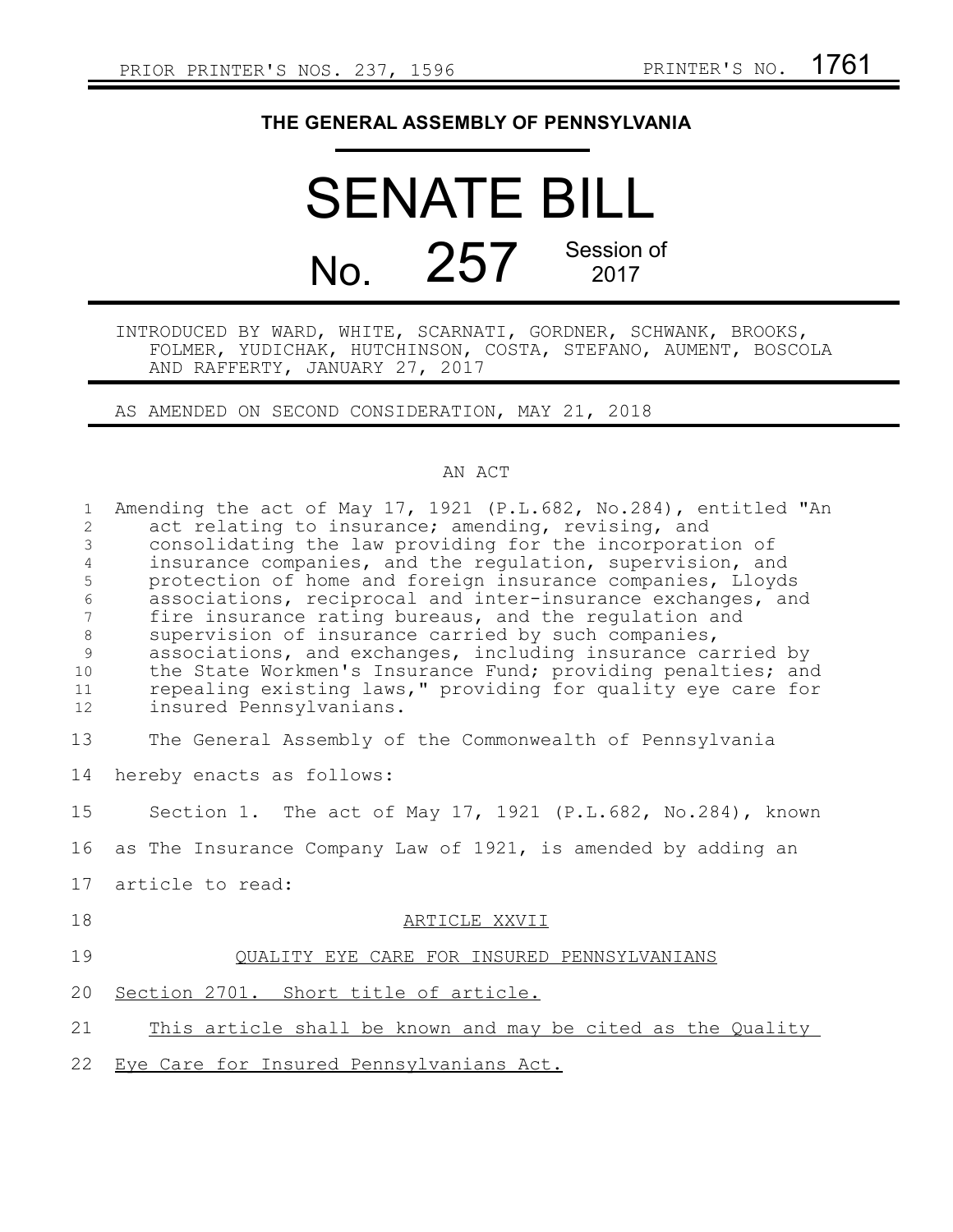1 Section 2702. Definitions.

| $\sqrt{2}$ | The following words and phrases when used in this article          |
|------------|--------------------------------------------------------------------|
| 3          | shall have the meanings given to them in this section unless the   |
| 4          | context clearly indicates otherwise:                               |
| 5          | "Covered vision CARE." Vision services and materials for           |
| 6          | which reimbursement is available under a health insurance          |
| 7          | policy, regardless of whether the reimbursement is contractually   |
| 8          | limited by a deductible, copayment, coinsurance, waiting period,   |
| 9          | annual or lifetime maximum, frequency limitation or alternative    |
| 10         | benefit payment.                                                   |
| 11         | "Department." The Insurance Department of the Commonwealth.        |
| 12         | "Health insurance policy." An individual or group health           |
| 13         | insurance policy, subscriber contract, certificate or plan         |
| 14         | issued by or through an insurer that provides covered vision       |
| 15         | care. For purposes of this article, the term includes vision       |
| 16         | only insurance coverage. The term does not include accident        |
| 17         | only, fixed indemnity, limited benefit, credit, dental,            |
| 18         | specified disease, Civilian Health and Medical Program of the      |
| 19         | Uniformed Services (CHAMPUS) supplement, long-term care or         |
| 20         | disability income, workers' compensation or automobile medical     |
|            | 21 payment insurance.                                              |
| 22         | "Health insurer." An entity licensed by the department with        |
| 23         | an accident and health authority to issue a policy, subscriber <-- |
| 24         | contract, certificate or plan that provides medical or health      |
| 25         | care coverage, including vision coverage, and is offered or<br><-- |
| 26         | governed under any of the following:                               |
| 27         | (1) Section 630, Article XXIV or other provision of this           |
| 28         | act.                                                               |
| 29         | The act of December 29, 1972 (P.L.1701, No.364),<br>(2)            |
| 30         | known as the Health Maintenance Organization Act.                  |
|            | 20170SB0257PN1761<br>$-2 -$                                        |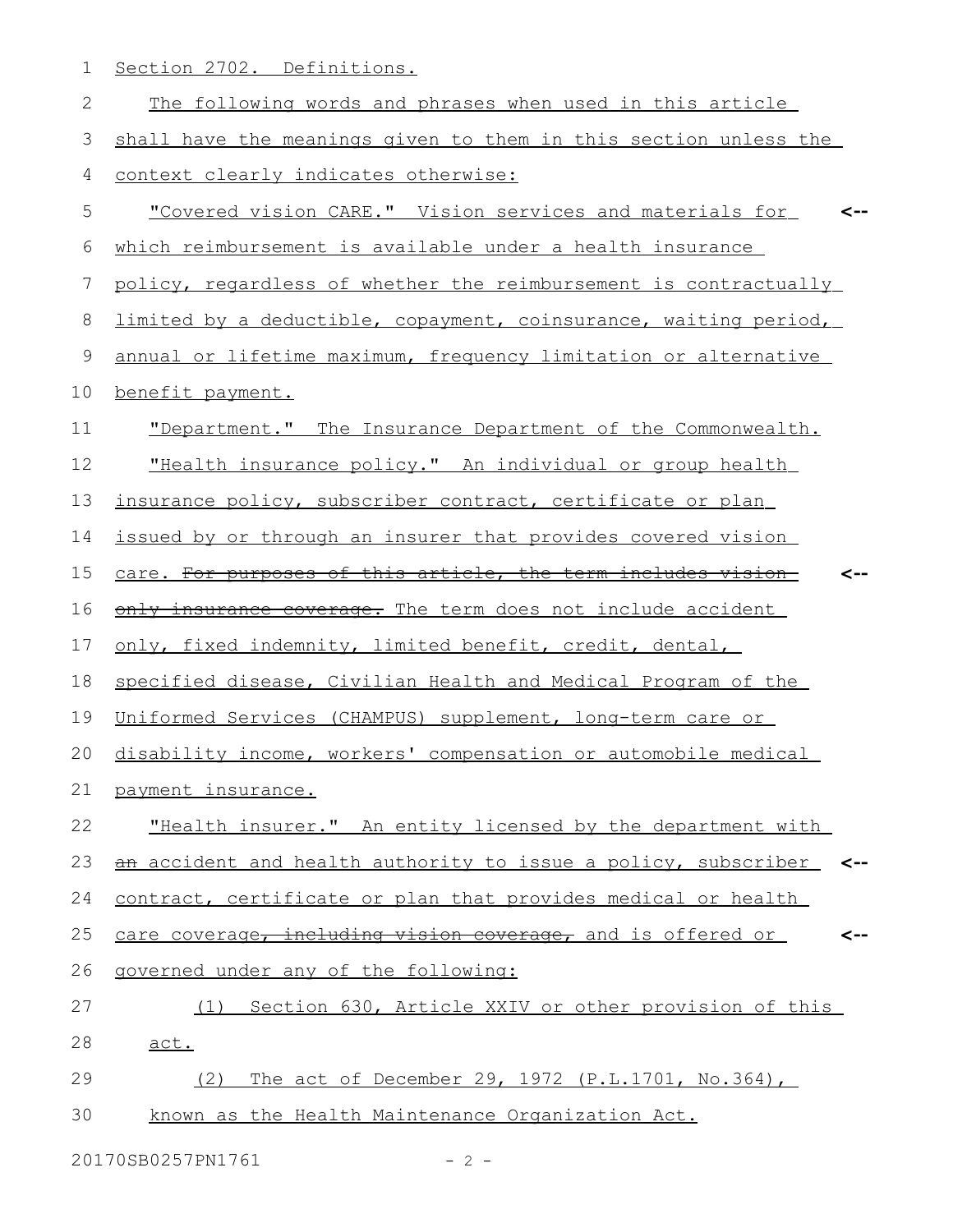| $\mathbf 1$ | 40 Pa.C.S. Ch. 61 (relating to hospital plan<br>(3)                     |
|-------------|-------------------------------------------------------------------------|
| 2           | corporations).                                                          |
| 3           | (4) 40 Pa.C.S. Ch. 63 (relating to professional health                  |
| 4           | services plan corporations).                                            |
| 5           | "Insured." An individual on whose behalf a health insurer is            |
| 6           | obligated to pay for vision care under a health insurance               |
| 7           | policy.                                                                 |
| 8           | "Materials." Ophthalmic devices, including, but not limited             |
| 9           | to, lenses, devices containing lenses, artificial intraocular           |
| 10          | <b>Henses, ophthalmic frames and other lens mounting apparatus,</b>     |
| 11          | prisms, lens treatments and coating, contact lenses and                 |
| 12          | prosthetic devices to correct, relieve or treat defects or              |
| 13          | abnormal conditions of the human eye or its adnexa associated           |
| 14          | with the delivery of vision care.                                       |
| 15          | "Noncovered services." Vision care that is not covered but              |
| 16          | <u>for which a discount may be provided under the terms of a health</u> |
| 17          | insurance policy.                                                       |
| 18          | "Physician." An individual licensed under the laws of this              |
| 19          | Commonwealth to engage in the practice of:                              |
| 20          | Medicine and surgery in all its branches within<br>$+1$                 |
| 21          | scope of the act of December 20, 1985 (P.L.457, No.112),                |
| 22          | known as the Medical Practice Act of 1985.                              |
| 23          | Osteopathic medicine and surgery within the scope of                    |
| 24          | the act of October 5, 1978 (P.L.1109, No.261), known as the             |
| 25          | Osteopathic Medical Practice Act.                                       |
| 26          | "VISION CARE." A PROVISION OF EYE CARE SERVICES, MATERIALS <--          |
| 27          | OR BOTH.                                                                |
| 28          | "VISION CARE PROVIDER." A LICENSED DOCTOR OF OPTOMETRY                  |
| 29          | PRACTICING UNDER THE AUTHORITY OF THE ACT OF JUNE 6, 1980               |
| 30          | (P.L.197, NO.57), KNOWN AS THE OPTOMETRIC PRACTICE AND LICENSURE        |
|             | 20170SB0257PN1761<br>$-3 -$                                             |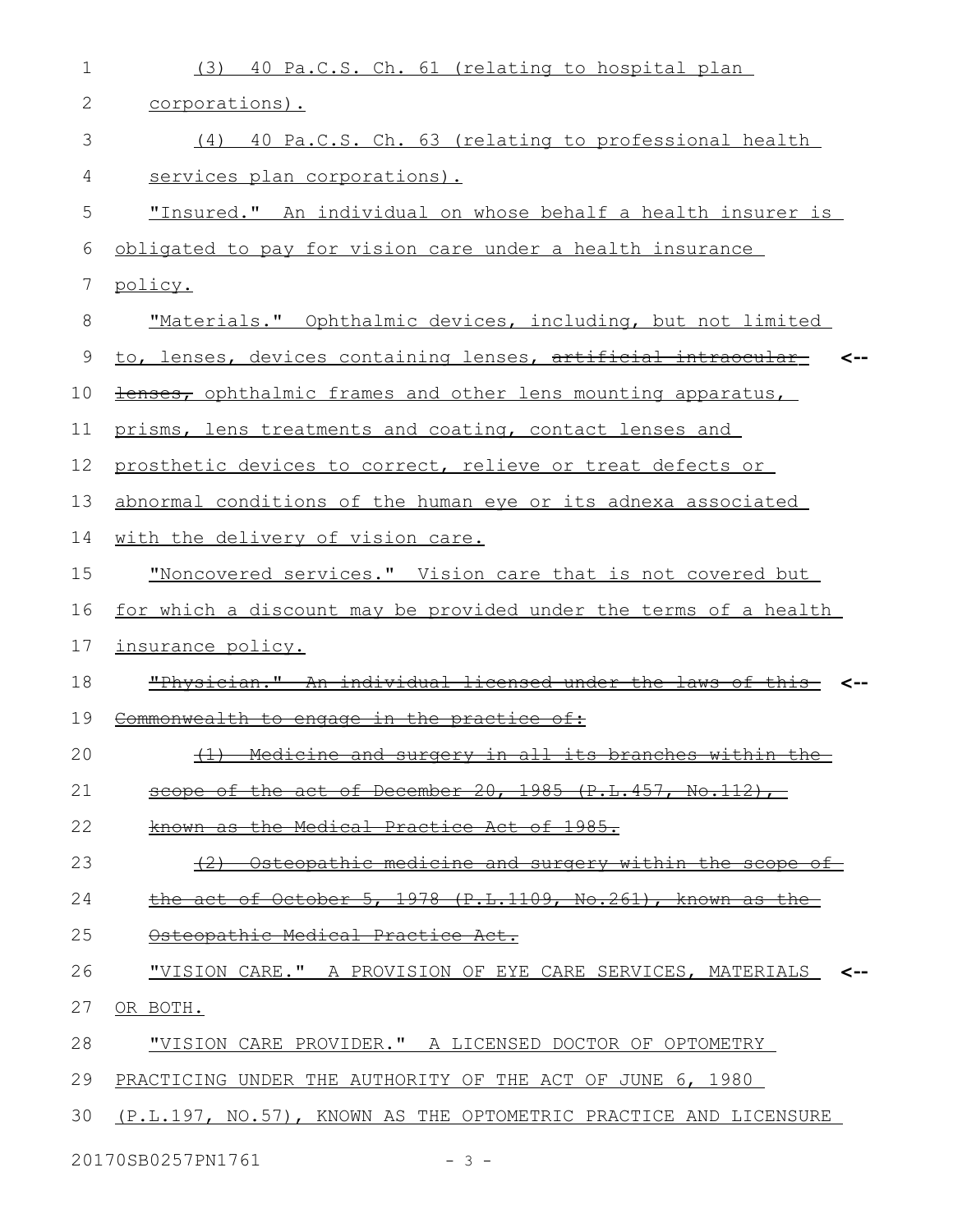| 1           | ACT, OR A LICENSED PHYSICIAN WHO HAS ALSO COMPLETED A RESIDENCY            |
|-------------|----------------------------------------------------------------------------|
| 2           | IN OPHTHALMOLOGY.                                                          |
| 3           | <u>"Vision care supplier." A person or entity<del>, other than a</del></u> |
| 4           | vision care provider, that creates, promotes, sells, provides,             |
| 5           | advertises or administers vision care SUPPLIES, including an<br><--        |
| 6           | optical laboratory. The term includes persons or entities                  |
| 7           | affiliated with a health insurer.                                          |
| 8           | Section 2703. Vision care provider and vision care supplier                |
| $\mathsf 9$ | SELECTION.<br><--                                                          |
| 10          | A health insurance policy shall allow an insured who receives              |
| 11          | vision care from an in-network vision care provider to select an           |
| 12          | out-of-network vision care supplier for related vision care on             |
| 13          | the recommendation or referral of the in-network vision care               |
| 14          | provider, provided that the in-network vision care provider                |
| 15          | gives to the insured, prior to recommending, referring,                    |
| 16          | prescribing or ordering any vision care from the out-of-network            |
| 17          | vision care supplier, written notice that:                                 |
| 18          | The out-of-network vision care supplier is not an<br>(1)                   |
| 19          | in-network vision care supplier.                                           |
| 20          | (2) The insured has the option of selecting an in-                         |
| 21          | network vision care supplier.                                              |
| 22          | The insured may have different financial obligations<br>(3)                |
| 23          | depending on whether the vision care supplier is in-network                |
| 24          | or out-of-network.                                                         |
| 25          | Section 2704. Discount access.                                             |
| 26          | A health insurance policy providing discounts for noncovered <--           |
| 27          | <u>services provided by a vision care provider shall allow the-</u>        |
| 28          | <u>vision care provider to opt out of the contractual obligation to-</u>   |
| 29          | provide such discounts, provided that the vision care provider-            |
| 30          | provides written disclosure to the insured that the vision                 |
|             |                                                                            |

20170SB0257PN1761 - 4 -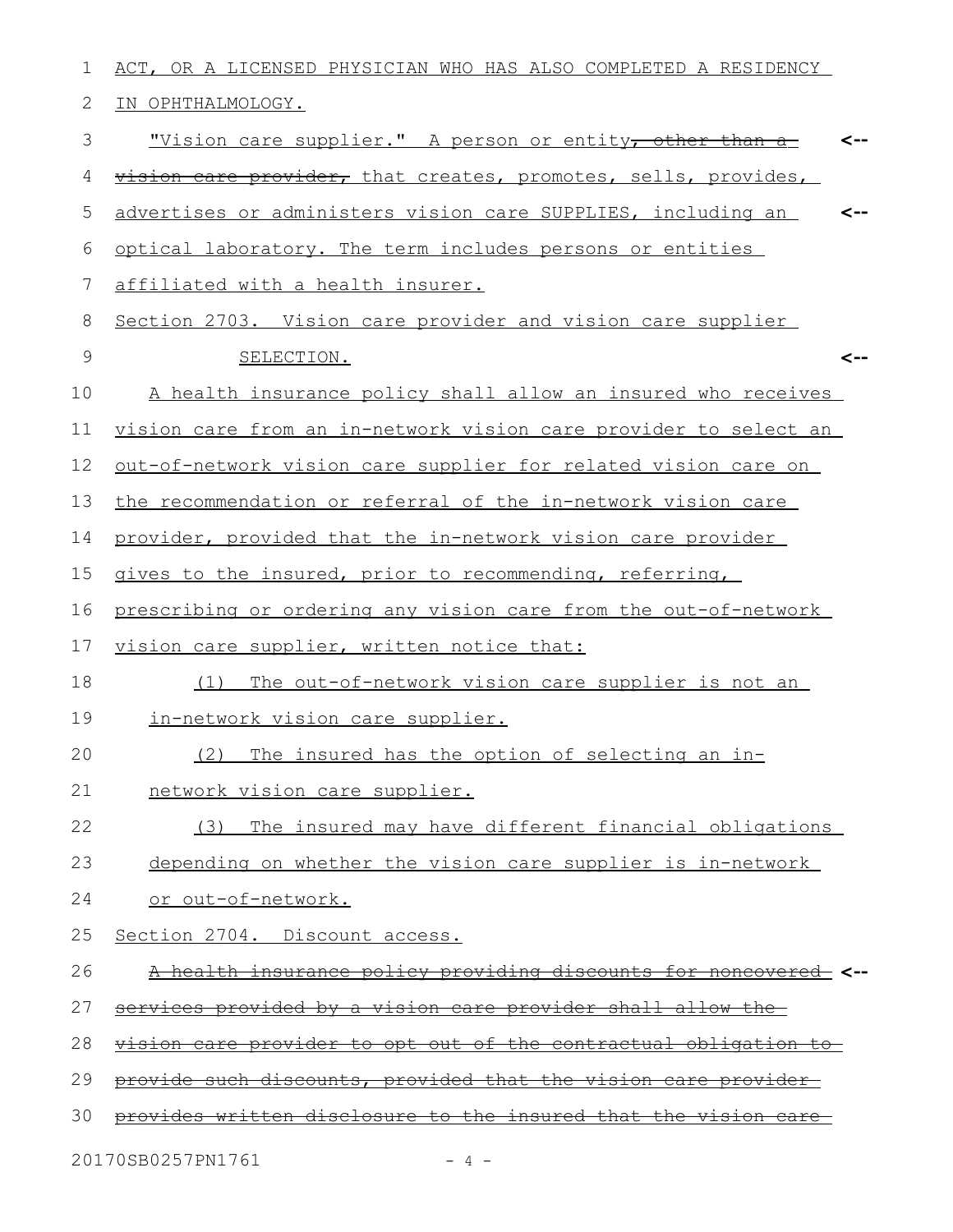| 1  |                                                                                                                                |  |
|----|--------------------------------------------------------------------------------------------------------------------------------|--|
| 2  | HEALTH INSURANCE POLICY THAT HAS A DISCOUNT PROGRAM FOR                                                                        |  |
| 3  | NONCOVERED SERVICES SHALL PERMIT AN INSURED WHO RECEIVES VISION                                                                |  |
| 4  | CARE FROM AN IN-NETWORK VISION CARE PROVIDER TO RECEIVE A                                                                      |  |
| 5  | NONCOVERED SERVICE FROM THE IN-NETWORK VISION CARE PROVIDER AT A                                                               |  |
| 6  | NONDISCOUNTED RATE, PROVIDED THAT THE VISION CARE PROVIDER GIVES                                                               |  |
| 7  | TO THE INSURED, PRIOR TO RECEIPT OF THE NONCOVERED SERVICE,                                                                    |  |
| 8  | WRITTEN DISCLOSURE THAT THE VISION CARE PROVIDER DOES NOT                                                                      |  |
| 9  | PARTICIPATE IN THE INSURED'S DISCOUNT PROGRAM.                                                                                 |  |
| 10 | Section 2705. Enforcement.                                                                                                     |  |
| 11 | Scope.--The department may investigate and enforce the<br>(a)                                                                  |  |
| 12 | provisions of this article only insofar as the actions or                                                                      |  |
| 13 | inactions being investigated relate to coverage under a health                                                                 |  |
| 14 | insurance policy.                                                                                                              |  |
| 15 | <del>-Upon satisfactory evidence-</del><br>Commissioner power.-<br>⊖±                                                          |  |
| 16 | <u>violation of this article within the scope of</u><br><u>the department's-</u>                                               |  |
| 17 | investigative and enforcement authority under<br><del>-subsection</del><br><del>(a), -</del>                                   |  |
| 18 | <del>the commissioner's</del><br><del>discretion.</del><br><del>impose</del><br><del>commissioner mav,</del><br>± <del>n</del> |  |
| 19 | penalties specified in section 5 of<br>the<br><del>the act of</del><br><del>June-</del>                                        |  |
| 20 | 1997 (P.L.295, No.29), known as the Pennsylvania Health Care<br>$25 -$                                                         |  |
| 21 | Insurance Portability Act.                                                                                                     |  |
| 22 | Remedies cumulative. The enforcement remedies imposed                                                                          |  |
| 23 | <u>under this section are in addition to any other remedies or-</u>                                                            |  |
| 24 | penalties that may be imposed under any other applicable law of                                                                |  |
| 25 | this Commonwealth, including the act of July 22, 1974 (P.L.589,                                                                |  |
| 26 | No.205), known as the Unfair Insurance Practices Act. A                                                                        |  |
| 27 | <u>violation of this article shall be deemed to be an unfair method</u>                                                        |  |
| 28 | <u>competition and an unfair or deceptive act or practice under-</u>                                                           |  |
| 29 | <u>the Unfair Insurance Practices Act.</u>                                                                                     |  |
| 30 | Administrative procedure. The administrative provisions                                                                        |  |
|    | 20170SB0257PN1761<br>$-5 -$                                                                                                    |  |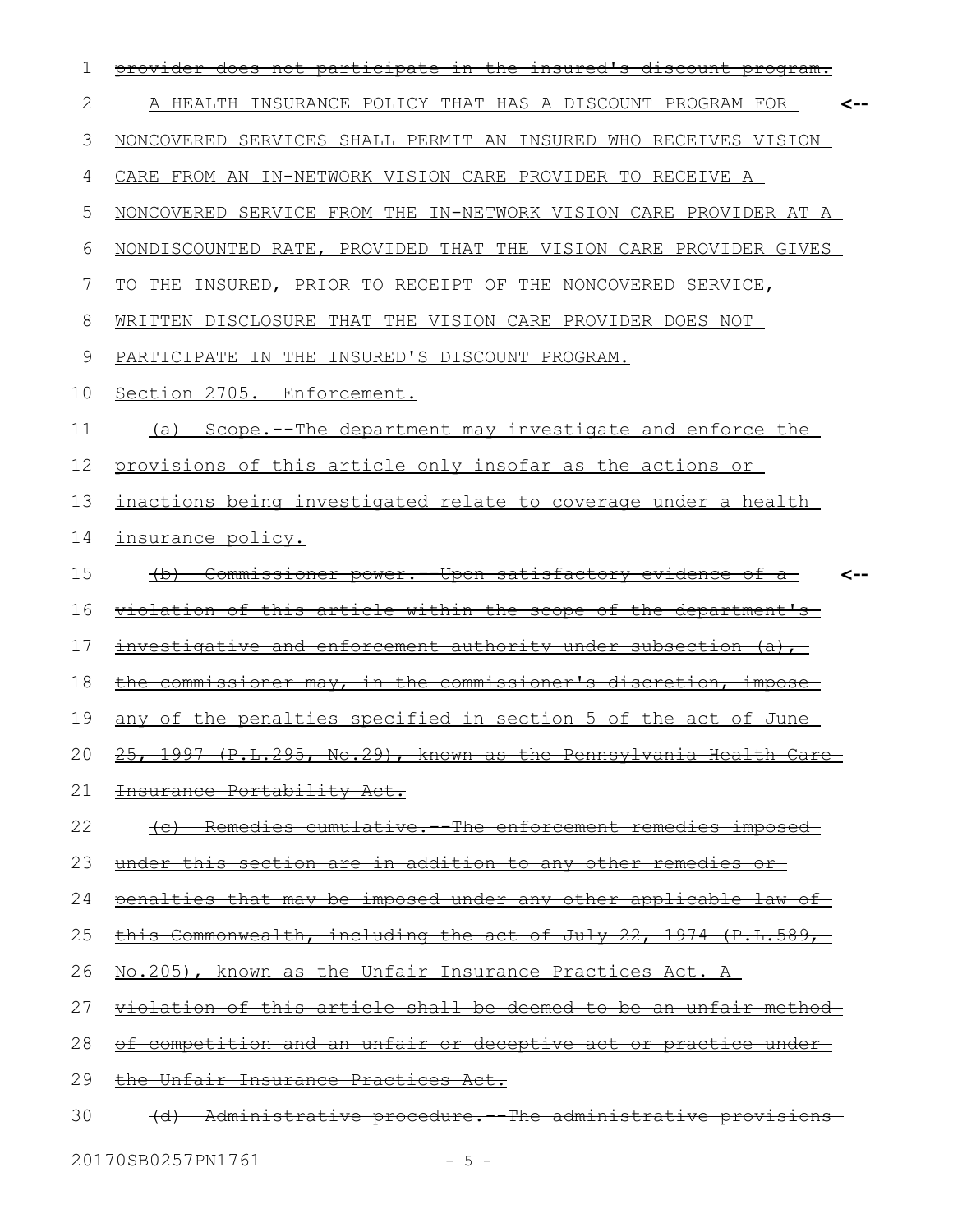| T  | <del>shall</del><br>Ÿ.<br><del>S.</del><br><del>sub</del><br><del>Pa.C.</del><br>±on                                                        |
|----|---------------------------------------------------------------------------------------------------------------------------------------------|
| 2  | <del>procedure of</del><br><del>(relatınc</del><br><del>Commonwealth agencies).</del><br><del>practice and</del><br><del>το</del>           |
| 3  | against whom penalties are assessed<br>±n<br>an<br><del>administrative -</del>                                                              |
| 4  | <del>Commonwealth</del><br><del>Court</del><br><del>appea l</del><br><del>⊣n</del><br><del>to</del><br>-mav<br>ಕ್ಕ                          |
| 5  | <del>iudicial review of</del><br><del>Subch.</del><br><del>(relating</del><br>$\pm \circ$<br><del>Ch.</del><br>A<br><del>Commonwealth</del> |
| 6  | agency action).                                                                                                                             |
| 7  | <del>-The enforcement-</del><br><del>Enforcement remedies.</del><br><del>remedies</del><br><del>ımpose</del>                                |
| 8  | <del>section shall</del><br><del>addit</del><br><del>under</del><br><del>be</del><br>±n<br><del>to anv</del><br><del>10n</del>              |
| 9  | imposed under the laws of<br><del>that mav</del><br><del>be</del><br><del>penalties</del>                                                   |
| 10 | Commonwealth.                                                                                                                               |
| 11 | (B)<br>INSURANCE COMMISSIONER POWER.--UPON SATISFACTORY                                                                                     |
| 12 | EVIDENCE OF A VIOLATION OF THIS ARTICLE BY ANY INSURER OR OTHER                                                                             |
| 13 | PERSON WITHIN THE SCOPE OF THE DEPARTMENT'S INVESTIGATIVE AND                                                                               |
| 14 | ENFORCEMENT AUTHORITY UNDER SUBSECTION (A), THE INSURANCE                                                                                   |
| 15 | THE INSURANCE COMMISSIONER'S DISCRETION,<br>COMMISSIONER MAY,<br>IN.                                                                        |
| 16 | PURSUE ANY OF THE FOLLOWING ACTIONS:                                                                                                        |
| 17 | SUSPEND, REVOKE OR REFUSE TO RENEW THE LICENSE OF<br>(T)                                                                                    |
| 18 | THE OFFENDING PERSON.                                                                                                                       |
| 19 | (2)<br>ENTER A CEASE AND DESIST ORDER.                                                                                                      |
| 20 | IMPOSE A CIVIL PENALTY OF NOT MORE THAN \$5,000 FOR<br>(3)                                                                                  |
| 21 | EACH ACTION IN VIOLATION OF THIS ARTICLE.                                                                                                   |
| 22 | IMPOSE A CIVIL PENALTY OF NOT MORE THAN \$10,000 FOR<br>(4)                                                                                 |
| 23 | EACH ACTION IN WILLFUL VIOLATION OF THIS ARTICLE.                                                                                           |
| 24 | (C)<br>LIMITATION.--PENALTIES IMPOSED UNDER THIS ARTICLE SHALL                                                                              |
| 25 | NOT EXCEED \$500,000 IN THE AGGREGATE DURING A CALENDER YEAR.                                                                               |
| 26 | VIOLATIONS BY OPTOMETRISTS AND OPTHALMOLOGISTS.--A<br>(D)                                                                                   |
| 27 | VIOLATION OF THIS ARTICLE BY AN OPTOMETRIST SHALL CONSTITUTE                                                                                |
| 28 | UNPROFESSIONAL CONDUCT UNDER THE ACT OF JUNE 6, 1980 (P.L.197,                                                                              |
| 29 | NO.57), KNOWN AS THE OPTOMETRIC PRACTICE AND LICENSURE ACT. A                                                                               |
| 30 | VIOLATION OF THIS ARTICLE BY AN OPHTHALMOLOGIST SHALL CONSTITUTE                                                                            |
|    | 20170SB0257PN1761<br>$-6-$                                                                                                                  |